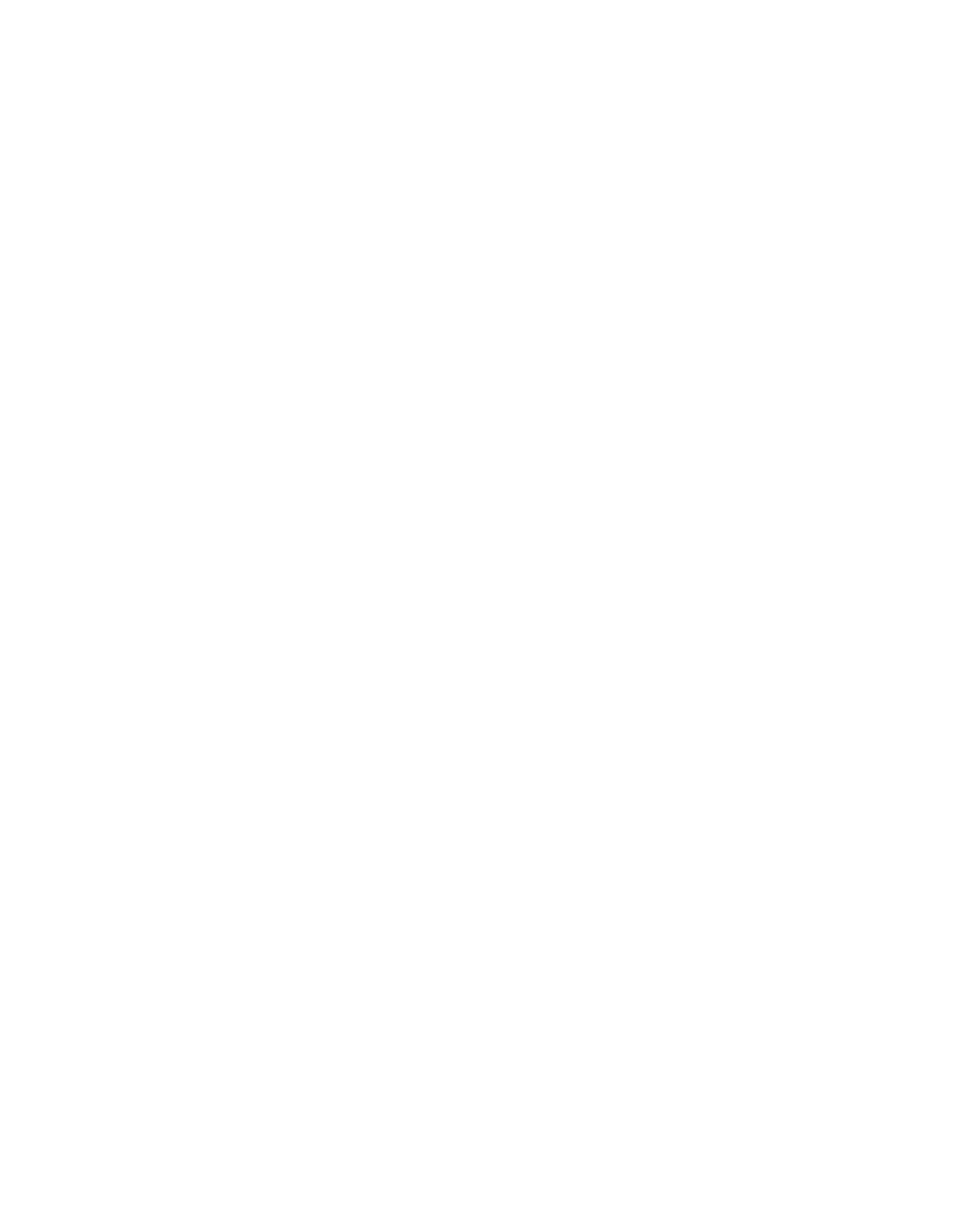#### **PLANNING & ZONING COMMISSION CITY OF CREEDE, COLORADO – A TOWN January 14, 2013**

#### REGULAR MEETING

 The Planning and Zoning Commission of the City of Creede – a Town, County of Mineral, State of Colorado, met in the Creede Town Hall at the hour of 5:30 p.m. There being present at the call of the roll the following persons:

| <b>COMMISSIONERS PRESENT:</b> | Eric Grossman, Kay Wyley, Lauri Jordan, Frank Freer |
|-------------------------------|-----------------------------------------------------|
| <b>COMMISSIONERS ABSENT:</b>  | Rex Shepperd                                        |

 Commissioner Jordan, presiding, declared a quorum present: Those members of staff also present were as follows: Clyde Dooley, Town Manager

Randi Snead, Town Clerk/Treasurer

#### AGENDA

 Manager Dooley added updates on the Biernat Replat Application, the Walters Quiet Title Action, and the Rio Grande Avenue project to New Business. Commissioner Grossman moved and Commissioner Wyley seconded to approve the agenda as amended. The vote was unanimous. Commission Chair Jordan declared the motion carried.

#### CONSENT OF DECEMBER 10, 2013 MINUTES

 Commissioner Wyley moved and Commissioner Freer seconded to approve the December 10, 2013 minutes as amended. The vote was unanimous. Commission Chair Jordan declared the motion carried.

#### NEW BUSINESS

#### HEADLEE VACATION UPDATE

 A Boundary Line Agreement will be considered by the Board of Trustees February 4, 2014. The replat will also aid the City in cleaning up property lines around the old water treatment facility.

#### BIRDSEY REPLAT CLARIFICATION UPDATE

 A replat had been considered in 2005 and approved with ordinances for this property; however, no survey was ordered and no deeds were exchanged. Dooley was research possible remedies for this problem in order to get the property correctly platted.

#### SIMON REPLAT APPLICATION UPDATE

Dooley is waiting for a copy of the deed from the property owners to continue processing this application.

#### BIERNAT REPLAT REQUEST

 A request had been made for the Planning & Zoning Commission to discuss the possibility of considering a combination street vacation and replat on Capitol Avenue. The property and procedure was discussed at length. The Commission is open to considering the application but made it clear that no approval was guaranteed and more information was needed. They also recommended that the realtor and property owners approach the Board of Trustees at their regular meeting before ordering a survey.

#### WALTERS QUIET TITLE

 Dooley is hoping for a stipulation agreement from the property owners regarding the easement going through the property. If no response is received by the  $26<sup>th</sup>$ , an official response will be required for inclusion in the Quiet Title proceedings, and the Town Attorney is preparing a draft of such action.

#### RAILROAD RIGHT-OF-WAY

 The topography survey for the property was received by the Town Engineer earlier today. They are preparing plans for development and excavation based on that survey and Dooley will submit them to the Commission as soon as he receives them.

#### ADJOURN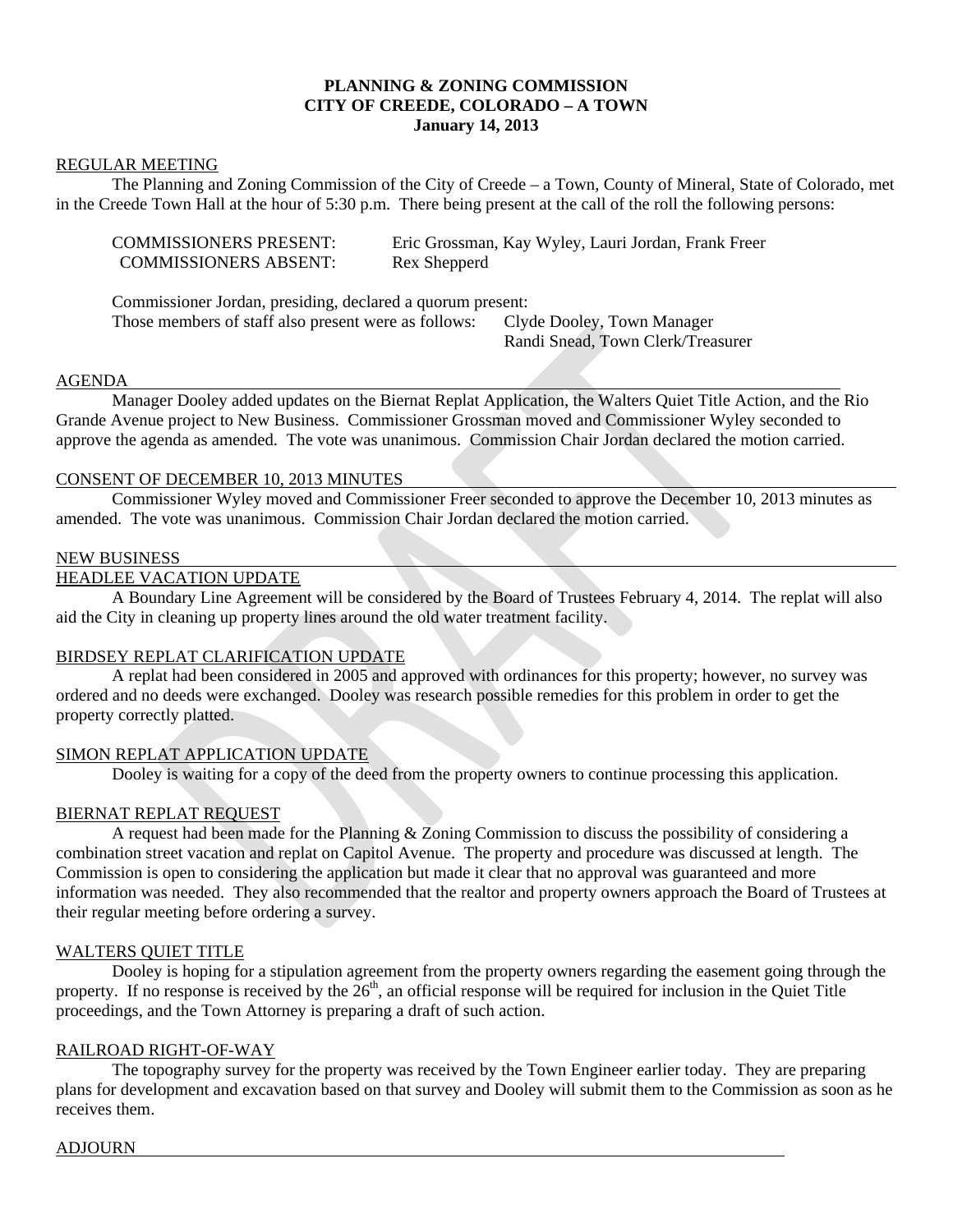There being no further business to come before the Planning and Zoning Commission at this time, Commissioner Freer moved and Commissioner Grossman seconded that the meeting be adjourned at 6:23 p.m. The vote was unanimous. Commission Chair Jordan declared the motion carried.

Respectfully submitted:

\_\_\_\_\_\_\_\_\_\_\_\_\_\_\_\_\_\_\_\_\_\_\_\_\_\_\_\_\_\_\_\_\_ Randi Snead City Clerk/Treasurer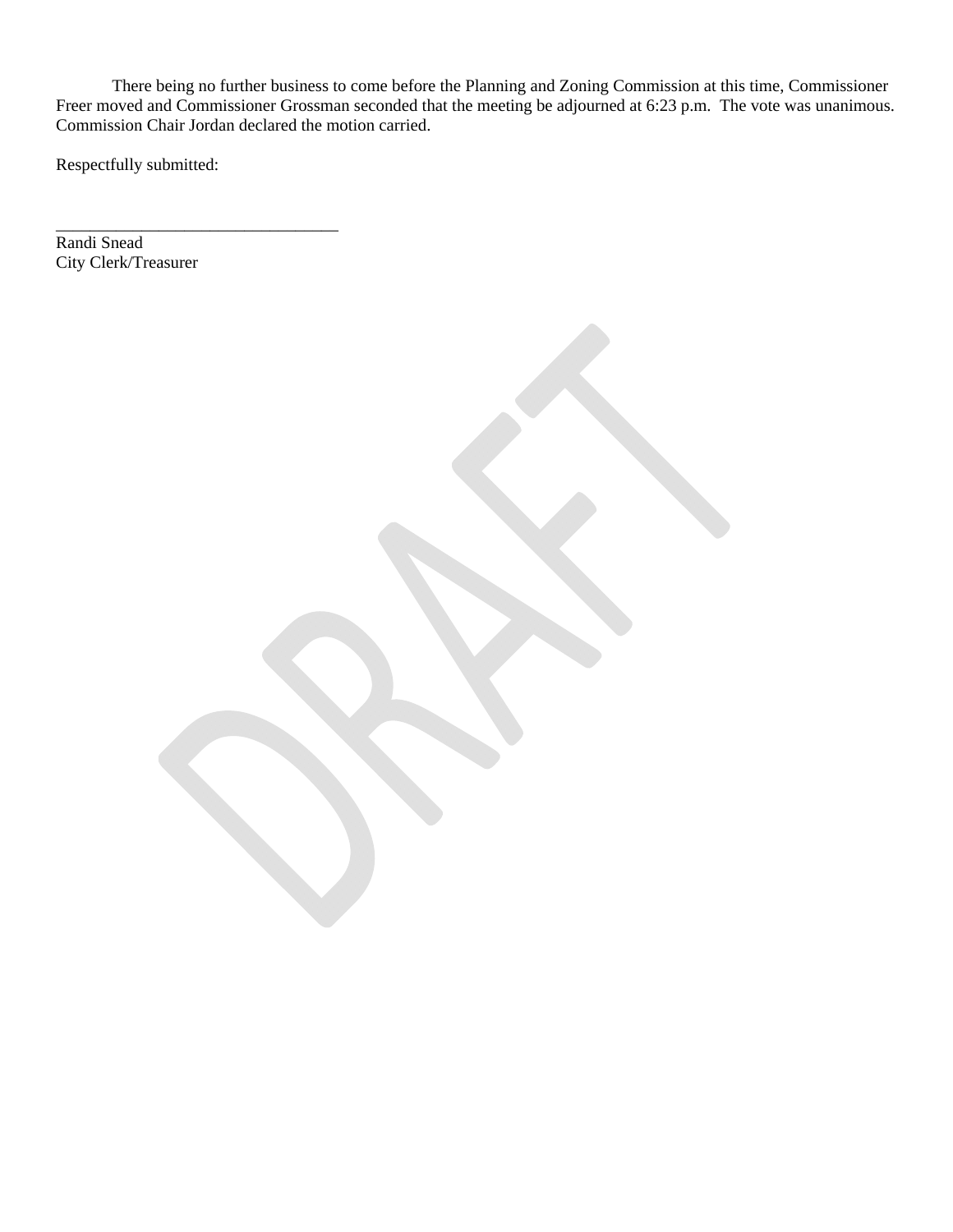## **Boundary Line Agreement**

This Boundary Line Agreement is made by and between Donald T. Headlee and Connie K. Popovich hereafter ("Applicants") and the City of Creede, a Colorado municipality hereafter ("City"). Hereinafter, the City and Applicants are sometimes referred to collectively as ("Parties").

## **RECITALS:**

- A. The Applicants have been discussing their desire to clarify their title through a boundary adjustment and replat of the property they've occupied over the years.
- **B.** Donald T. Headlee and Connie K. Popovich are the owners of record for Lot 21 in Block 39, North Creede, purchased by his family October 13, 1967. The property occupied over the years includes portions of lots 20, 22, and 23 in Block 39, North Creede.
- $C_{\bullet}$ In addition, the southern third of Lot 21, Block 39, North Creede is encumbered by a thirty (30) foot wide Forest Service Road containing municipal utility lines and has never been able to be used as private property.
- D. The City recognizes the situation and is desirous of working with the Applicants to resolve their boundary dispute for the health, safety and welfare of the community.
- E. The intent of this Agreement is to facilitate the "Parties" abilities to evaluate and execute the steps necessary to adjust their property boundaries according to provisions provided in Colorado State Statute (C.R.S. 38-44-112).

The Parties agree to the following.

- The Applicants had their property surveyed to help identify the property 1. owned as compared to what they've occupied.
- $2.$ The Planning Commission has discussed this project several times and will review the final survey, the Boundary Line Agreement and the replatting of this property at their February 11, 2014 meeting.
- The Board of Trustees will discuss and review the Boundary Line Agreement  $3.$ at their March 4, 2014. If approved they will schedule a Public Hearing for their April 1, 2014 meeting.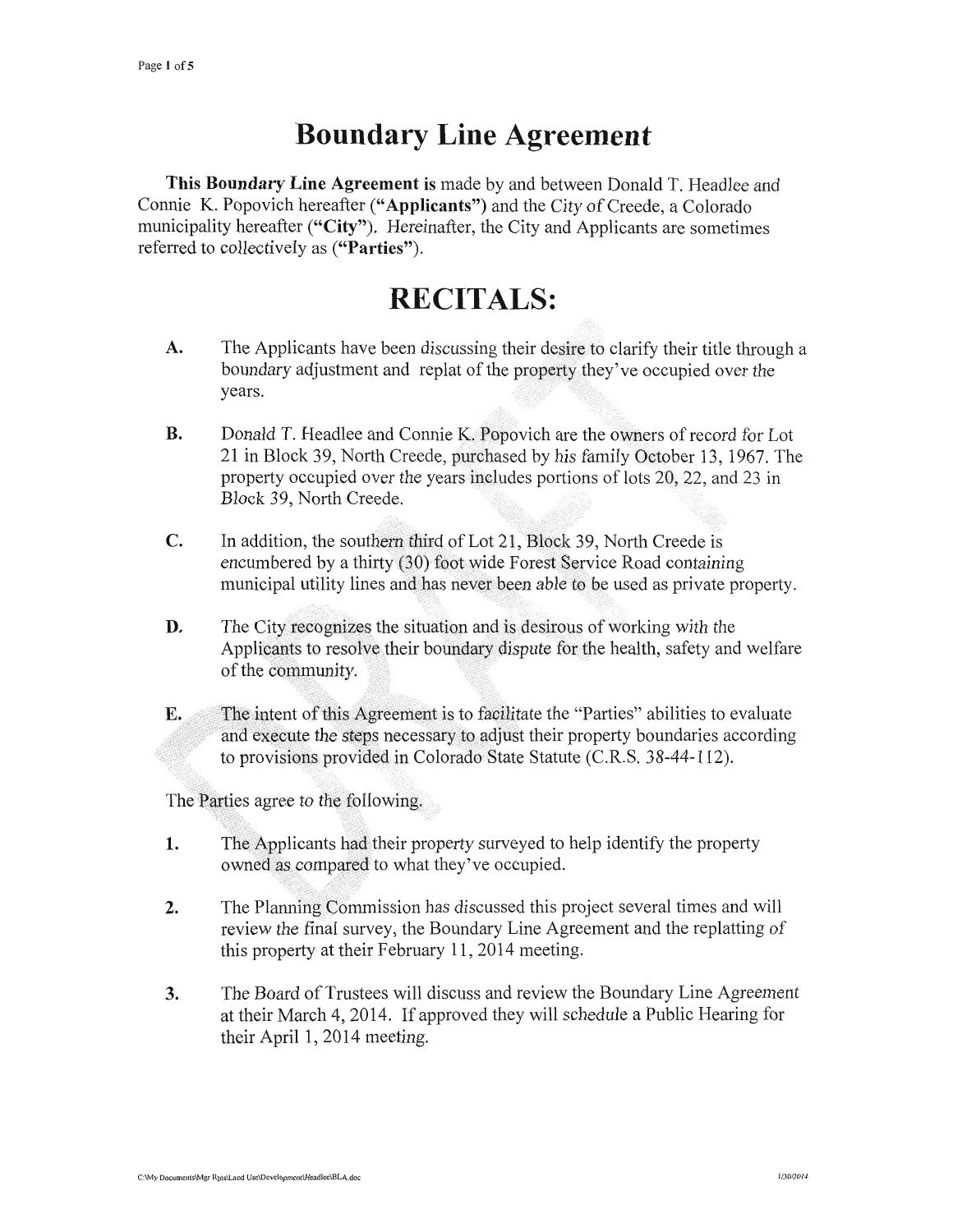- $\overline{4}$ . Once this agreement is approved and signed by the Parties, the City will prepare and send certified return receipt requested letters to adjacent property owners and put a notice in the local paper announcing a public hearing, no less than 15 days prior to the next regularly scheduled Board of Trustees meeting to consider the ordinance authorizing the property transfer and resolution approving the replat.
- 5. The City will prepare an ordinance and Quit-Claim deeds authorizing the Board of Trustees to convey by quit-claim deed portions of Lots 20, 22, and 23 in Block 39, North Creede to Donald T. Headlee and Connie K. Popovich as described in (Exhibit "A").
- 6. The Applicants will convey by quit-claim deed the southern portion of lot 21 in Block 36, North Creede to the City as described in (Exhibit "B").
- 7. The City will prepare a resolution for replatting the property for the Board of Trustees to consider following the approval of the ordinance establishing proper ownership.
- 8. Once the Ordinance & Resolution are approved, the ordinance and deeds will be signed and recorded and then the resolution and maps (one Mylar and three 24" x 36" paper maps plus one 11" x 17" paper map) will be signed and recorded with the Mineral County Recorder.
- 9. All the steps of this agreement are contingent on prior steps being approved by the Board of Trustees.
- 10. This agreement supersedes all prior negotiations between the Parties concerning matters addressed herein and shall not be modified except in writing executed by each of the Parties.
- $11.$ The Applicants agree to reimburse the City for reasonable and incidental costs incurred by the City in connection with the approval of this process.
- $12.$ The mutual approval of this plan does not entitle or vest the Applicant with any construction or building rights without prior City approval.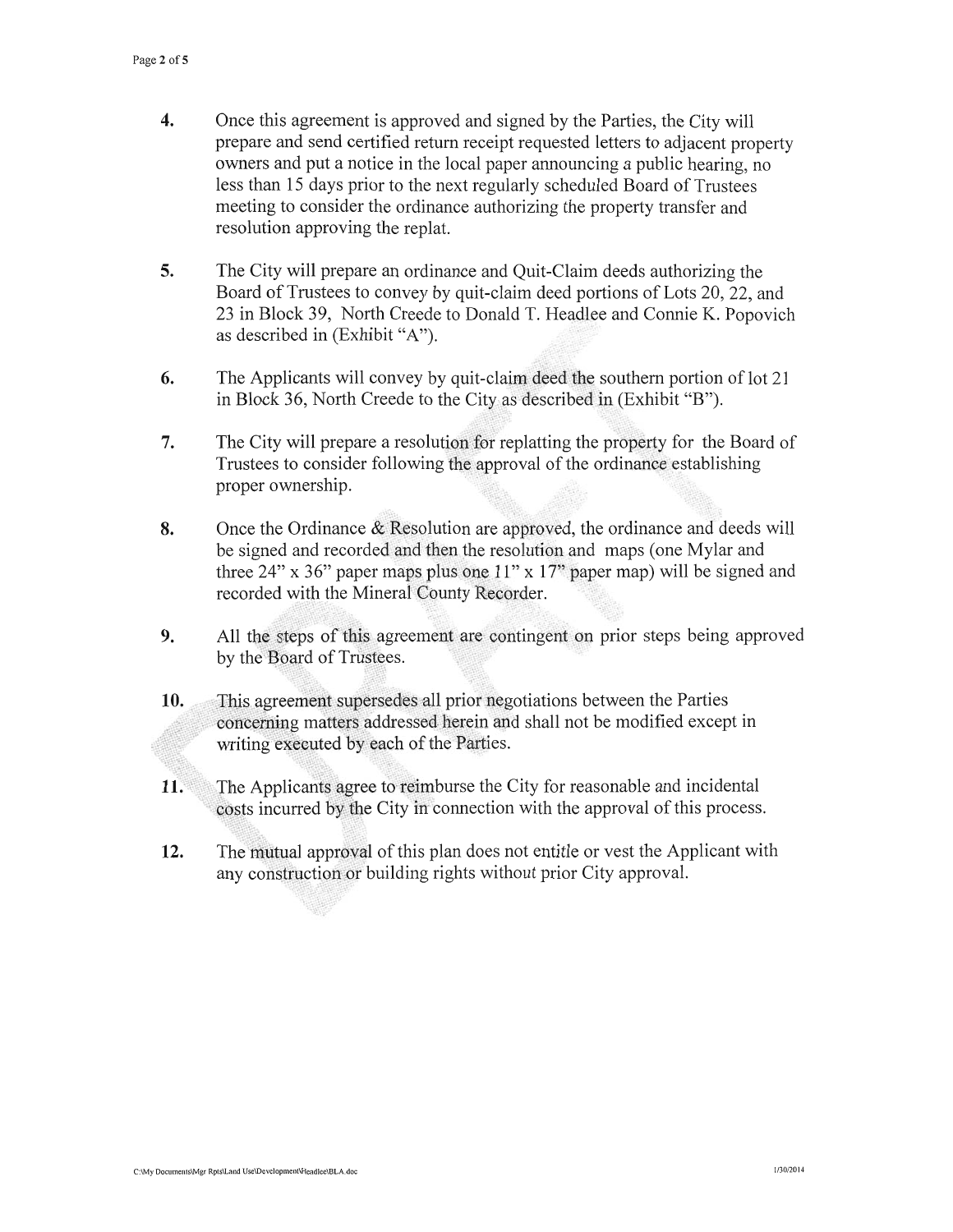**THIS AGREEMENT** was approved by the Board of Trustees at it's regularly scheduled meeting on March  $4^{\text{th}}$ , 2014.

# Donald T. Headlee **Connie K. Popovich**  $\mathbf{By:}$  $By:$ Connie K. Popovich Donald T. Headlee Date Date ATTEST: **CITY OF CREEDE:** BY:  $BY:$ Eric Grossman, Mayor Randi Snead, Clerk Date Date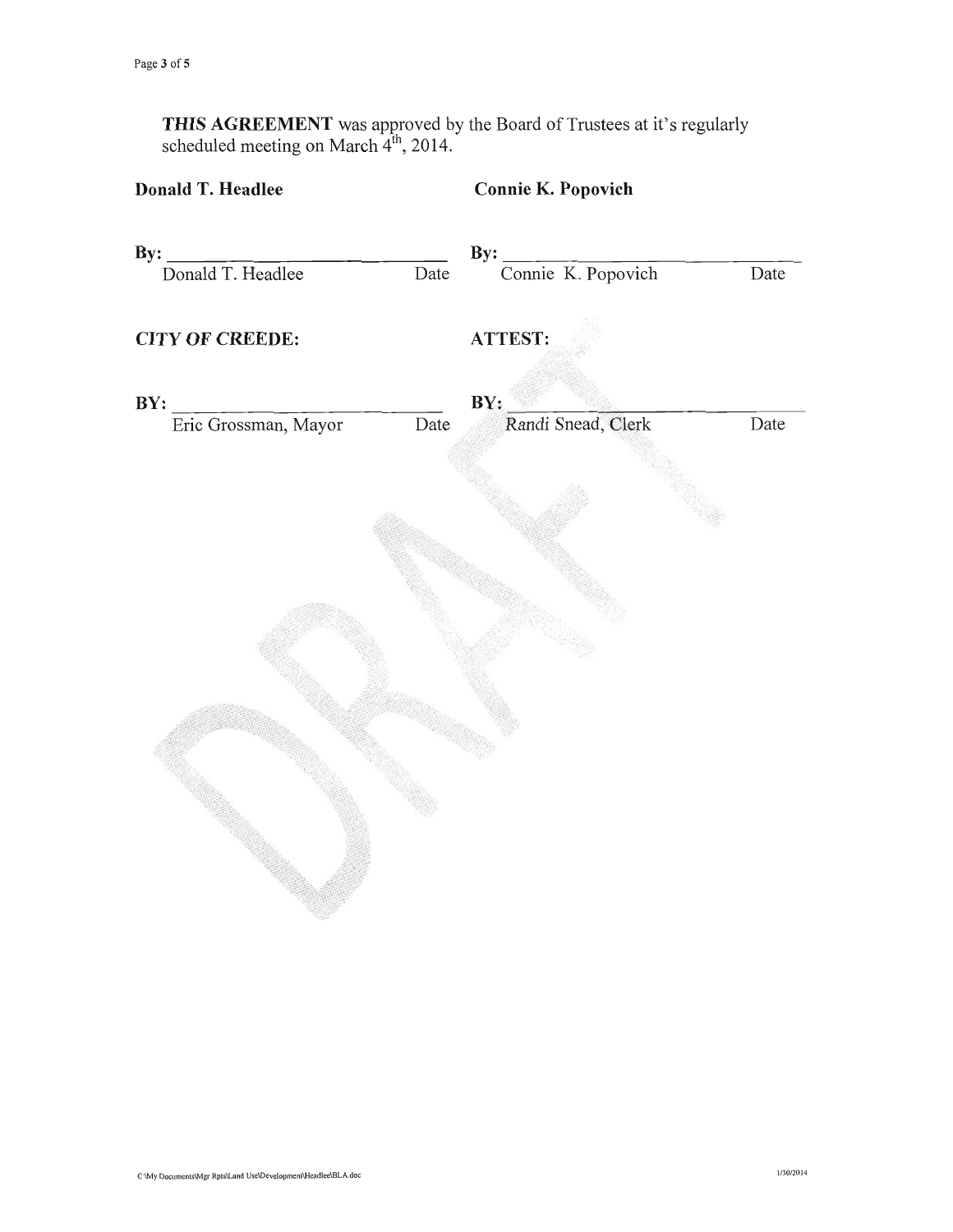### **EXHIBIT A**

(City to Headlee)

A parcel of land located in a portion of Lot 20, Block 39, Town of Creede, A.K.A. North Creede, situated in the NE¼ Section 25, Township 42 North, Range 1 West, N.M.P.M., Mineral County, Colorado, being more particularly described by metes and bounds as follows:

Beginning at the Northeast corner of the parcel herein described, which corner is a point on the northerly line of said Lot 20, from whence Corner 10 of the Creede Townsite, a U.S.D.A. 3.25" aluminum cap and pipe PLS 18459, bears N 60°50'37" W a distance of 725.97 feet:

thence S  $40^{\circ}21'20''$  E a distance of 53.13 feet;

thence S  $50^{\circ}15'54''$  W a distance of 11.92 feet to a point on the west line of said Lot 20; thence N 46°33'43" W along said west line a distance of 53.31 feet to the Northwest corner of said Lot 20:

thence N 49°38'40" E along the north line of said Lot 20 a distance of 17.68 feet to the point of beginning.

The parcel herein described contains  $785.3$  square feet  $(0.018$  acres), more or less

**SUBJECT TO** any existing easements and/or rights-of-way of whatsoever nature.

#### **TOGETHER WITH**

A parcel of land located in a portion of Lots 22 & 23, Block 39, Town of Creede, A.K.A. North Creede, situated in the NE1/4 Section 25, Township 42 North, Range 1 West, N.M.P.M., Mineral County, Colorado, being more particularly described by metes and bounds as follows:

Beginning at the Northeast corner of the parcel herein described, which corner is a the Northeast corner of said Lot 22, from whence corner 10 of the Creede Townsite, a U.S.D.A. 3.25" aluminum cap and pipe PLS 18459, bears N 57°36'50" W a distance of 712.11 feet; [to the point of beginning.]

thence S 46°33'43" E along the east line of said Lot 22 a distance of 53.04 feet; thence S 50°15'54" W a distance of 37.97 feet;

thence N 40°21'20" W a distance of 52.32 feet to a point on the north line of said Lot 23; thence N 49°38'40" E along the north line of said Lots 23 and 22 a distance of 32.23 feet to the point of beginning:

The parcel herein described contains 1842.8 square feet (0.042 Acres), more or less.

**SUBJECT TO** any existing easements and/or rights-of-way of whatsoever nature.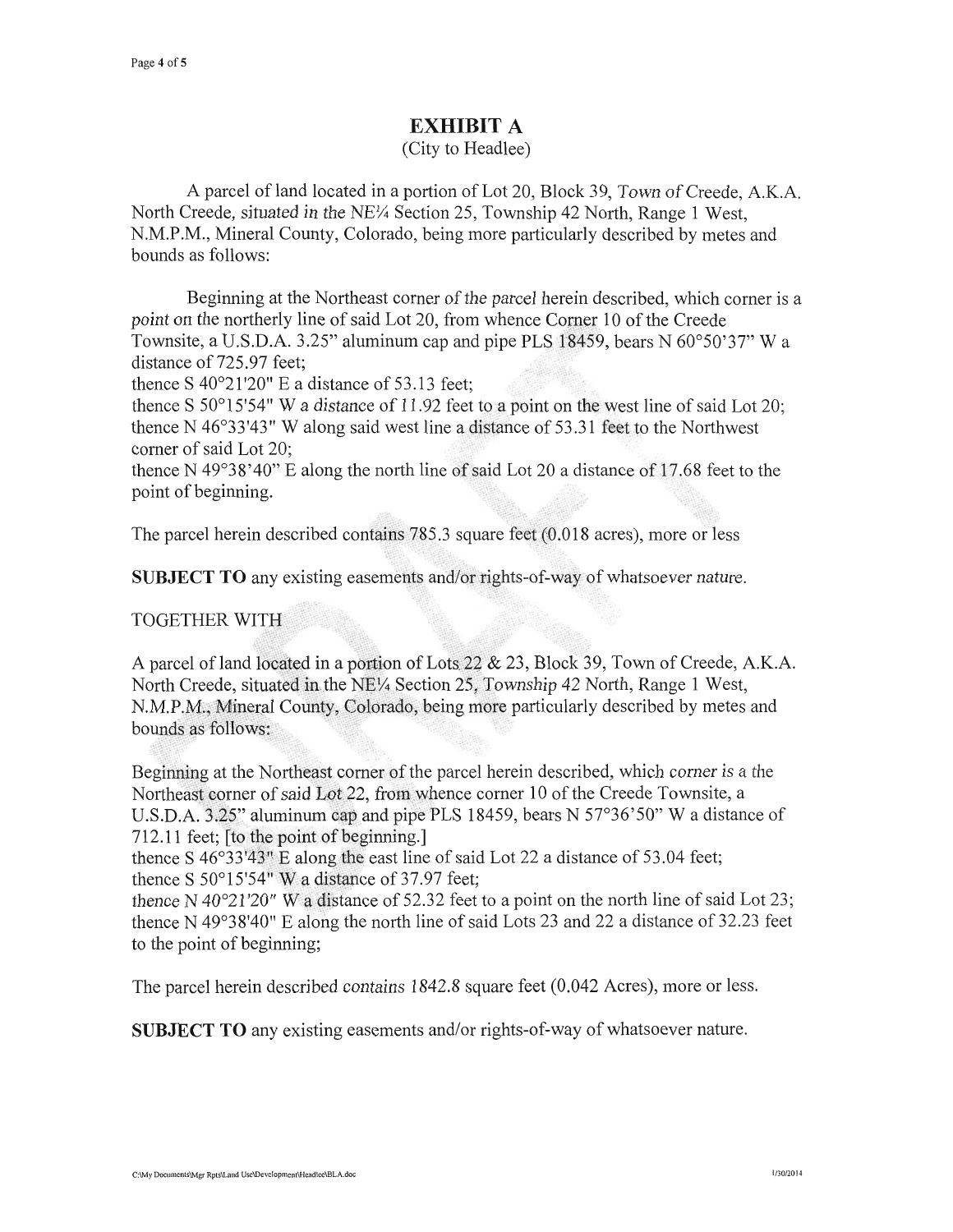#### **EXHIBIT B**

(Headlee to City)

A parcel of land located in a portion of Lot 21, Block 39, Town of Creede, A.K.A. North Creede, situated in the NE1/4 Section 25, Township 42 North, Range 1 West, N.M.P.M., Mineral County, Colorado, being more particularly described by metes and bounds as follows:

Beginning at the Northeast corner of the parcel herein described, which corner is a point on the east line of said Lot 21, from whence Corner 10 of the Creede Townsite, a U.S.D.A. 3.25" aluminum cap and pipe PLS 18459, bears N 58°38'16" W a distance of 772.02 feet; Thence S 46°33'43" E a distance of 32.22 feet to the Southeast corner of said Lot 21; Thence S 43°26'17" W along the south line of said Lot 21 a distance of 25.18 feet to the Southwest corner of said Lot 21; Thence N 46°33'43" W along the west line of said Lot 21 a distance of 35.21 feet; Thence N  $50^{\circ}15'54''$  E a distance of 25.00 feet to the point of beginning.

The parcel herein described contains 843.00 square feet (0.0.19 acres), more or less.

SUBJECT TO any existing easements and/or rights-of-way of whatsoever nature.